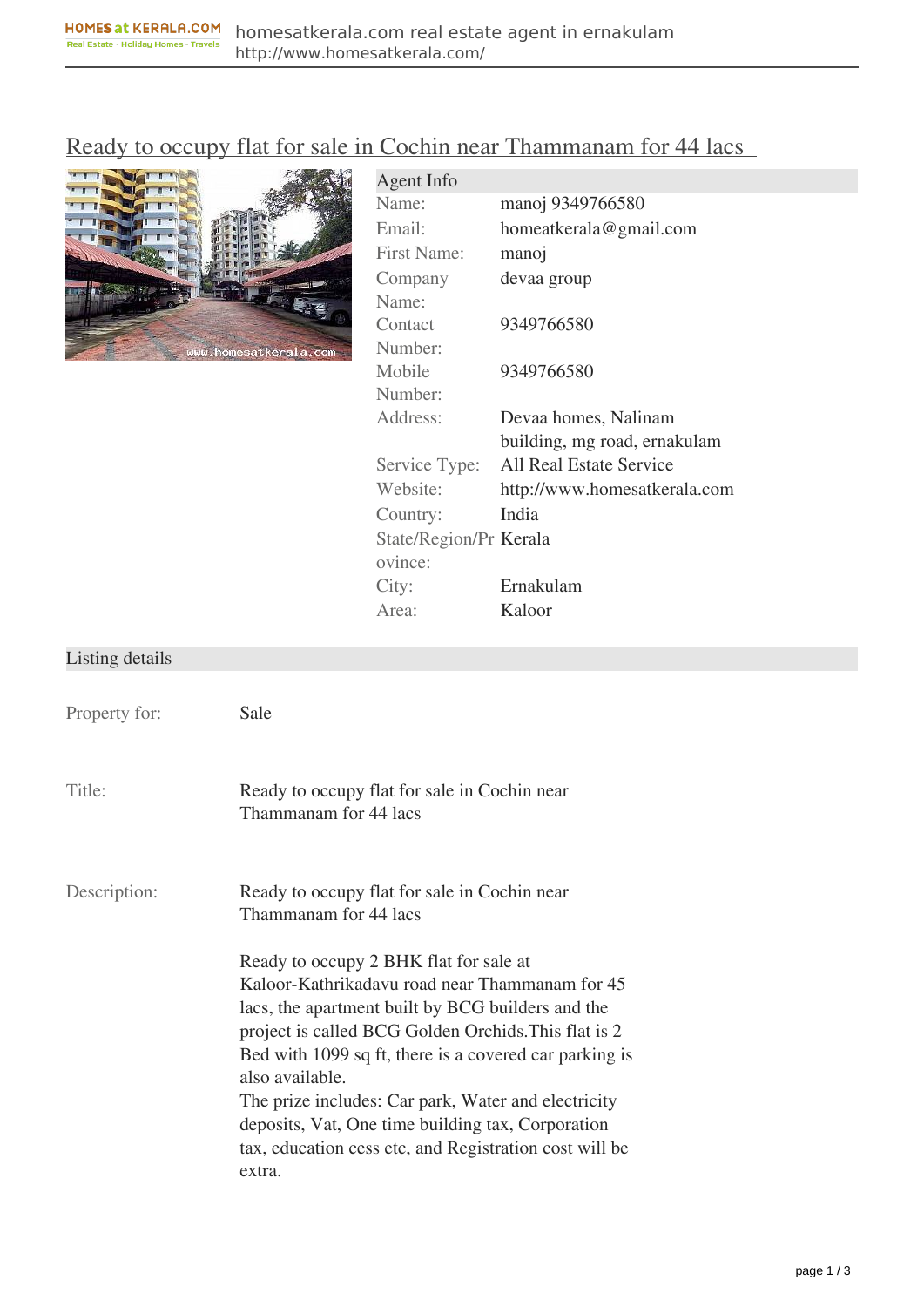AMENITIES- Club house, Multi Gym, Swimming pool, Home theatre, Party area, Library and reading room, Indoor and outdoor games, Intercom facility, Generator facility available, 4 automatic lifts, Rain water Harvesting, Drivers toilet, Round the clock Security, Sewage treatment Plant

Location: Thammanam Kathrikadavu road, Distances: M.G. Road- 2.5 km, EKLM Railway Station south- 2.5 km, PVS hospital & lissie hospital: 1.5 Km

| <b>Furnishing Status:</b> | Non Furnished                                                                                                                                          |
|---------------------------|--------------------------------------------------------------------------------------------------------------------------------------------------------|
| Condition:                | <b>New</b>                                                                                                                                             |
| <b>Square Feet:</b>       | 1160 Sq Ft                                                                                                                                             |
| No of Bedrooms:           | $\overline{2}$                                                                                                                                         |
| No of Bathrooms:          | $\overline{2}$                                                                                                                                         |
| Floor Number:             | 1                                                                                                                                                      |
| Number of Floors:         | 14                                                                                                                                                     |
| Price:                    | $\Box$ 4,400,000                                                                                                                                       |
| Furnishings               |                                                                                                                                                        |
| <b>Common Facilities:</b> | Power Backup, Swimming Pool, Jogging Track,<br>Service Lift, Sewage Treatment, Fitness center, Club<br>house, Community Hall, Kids Play area, Out door |